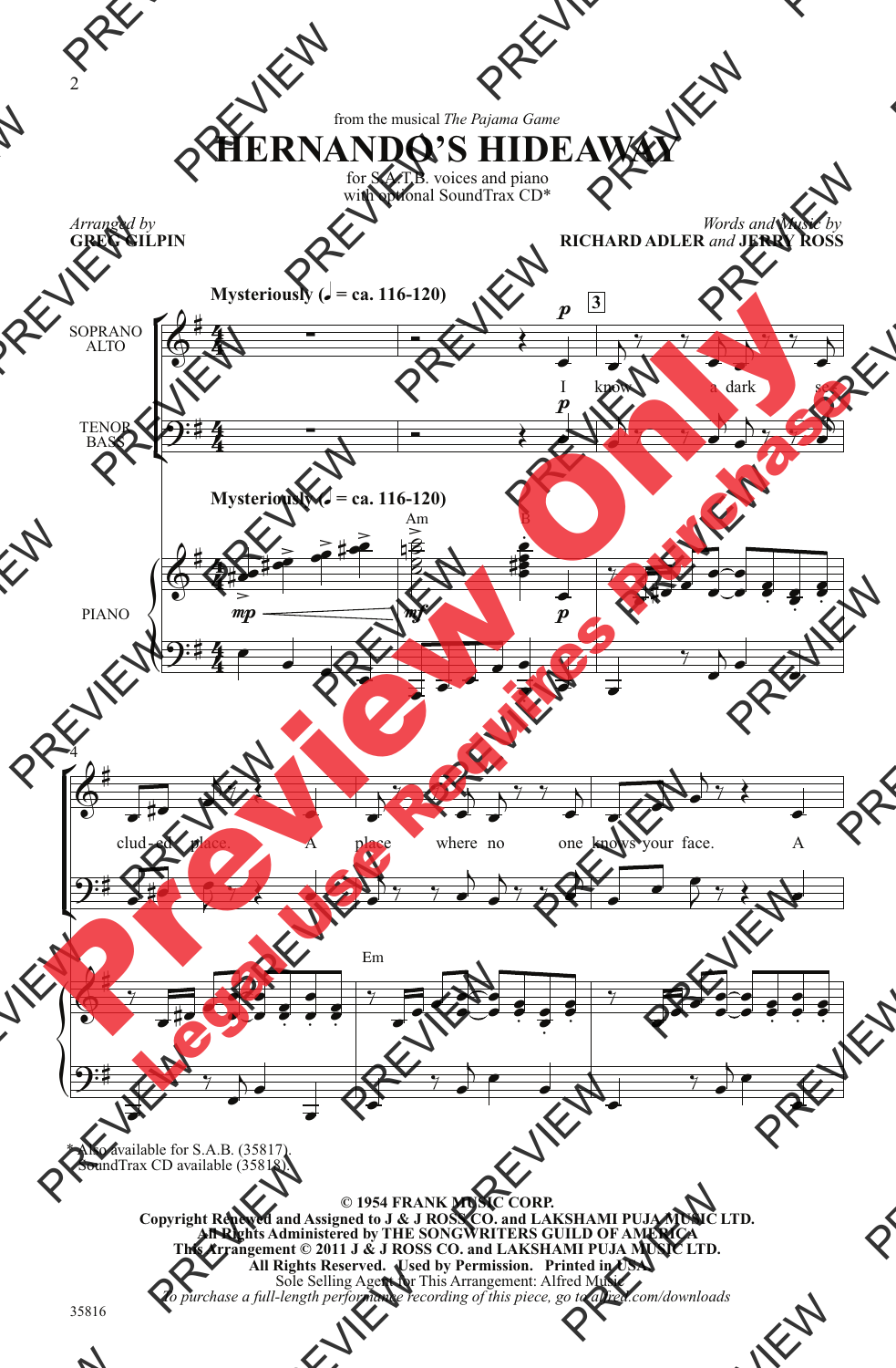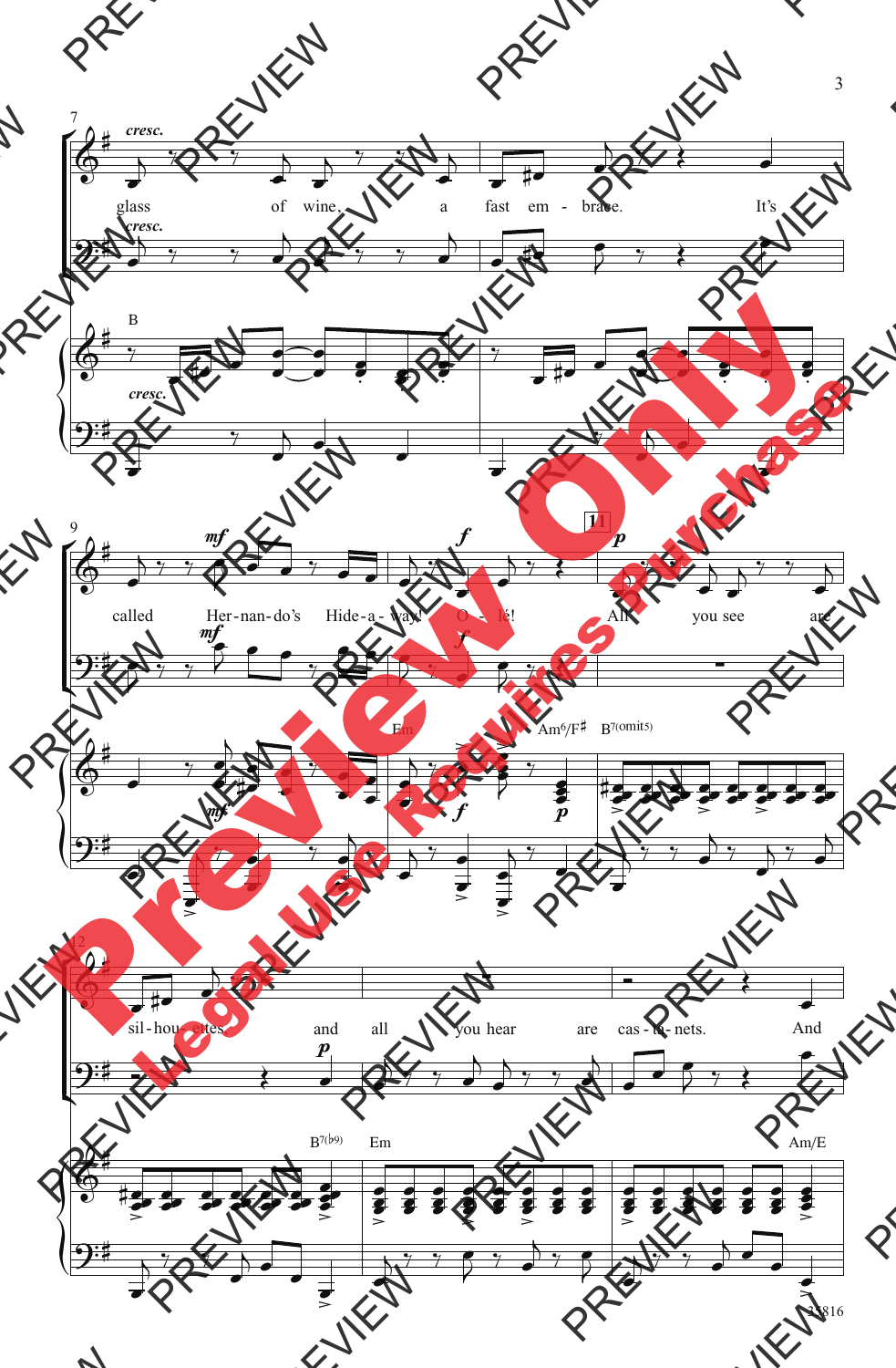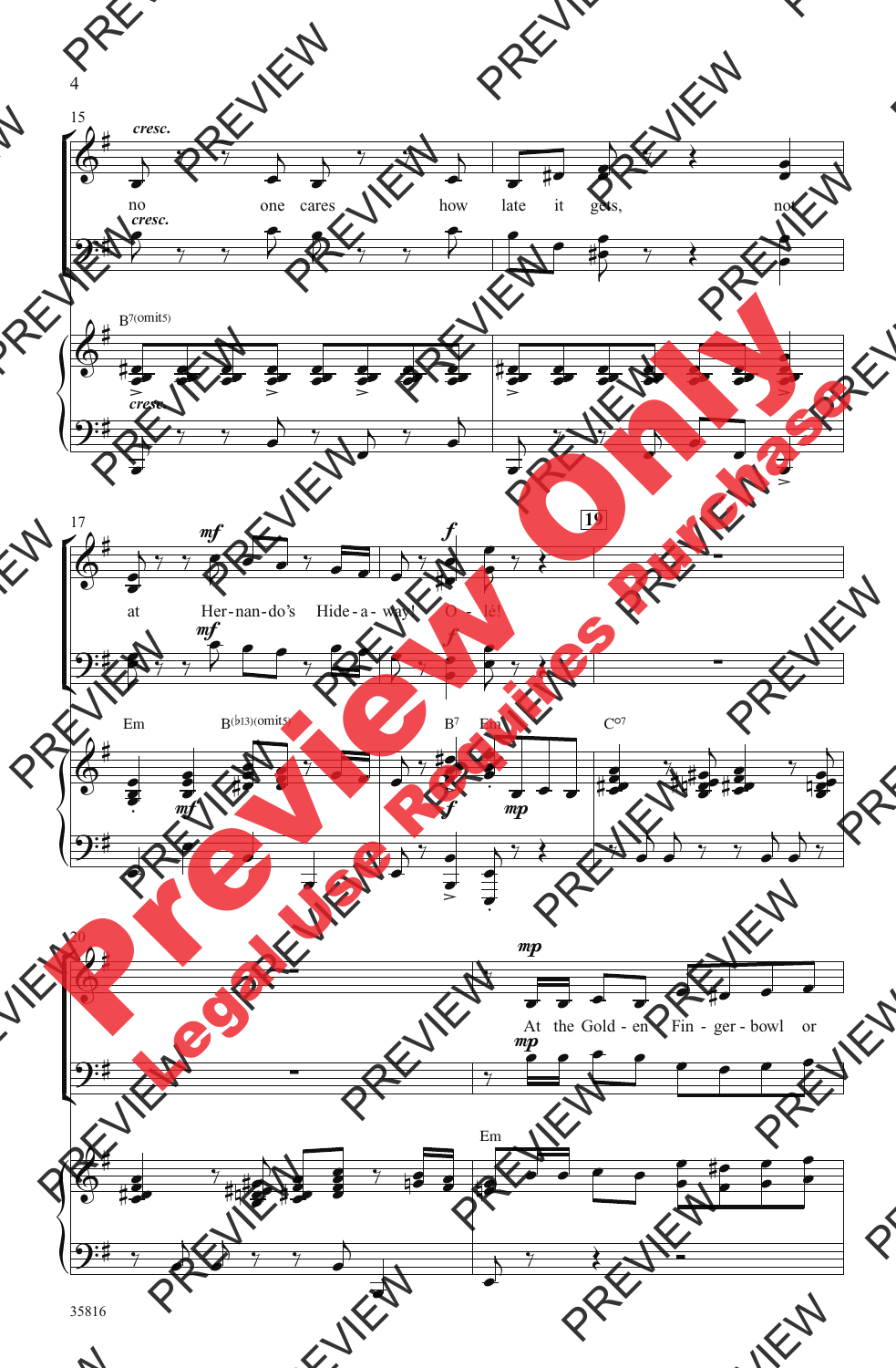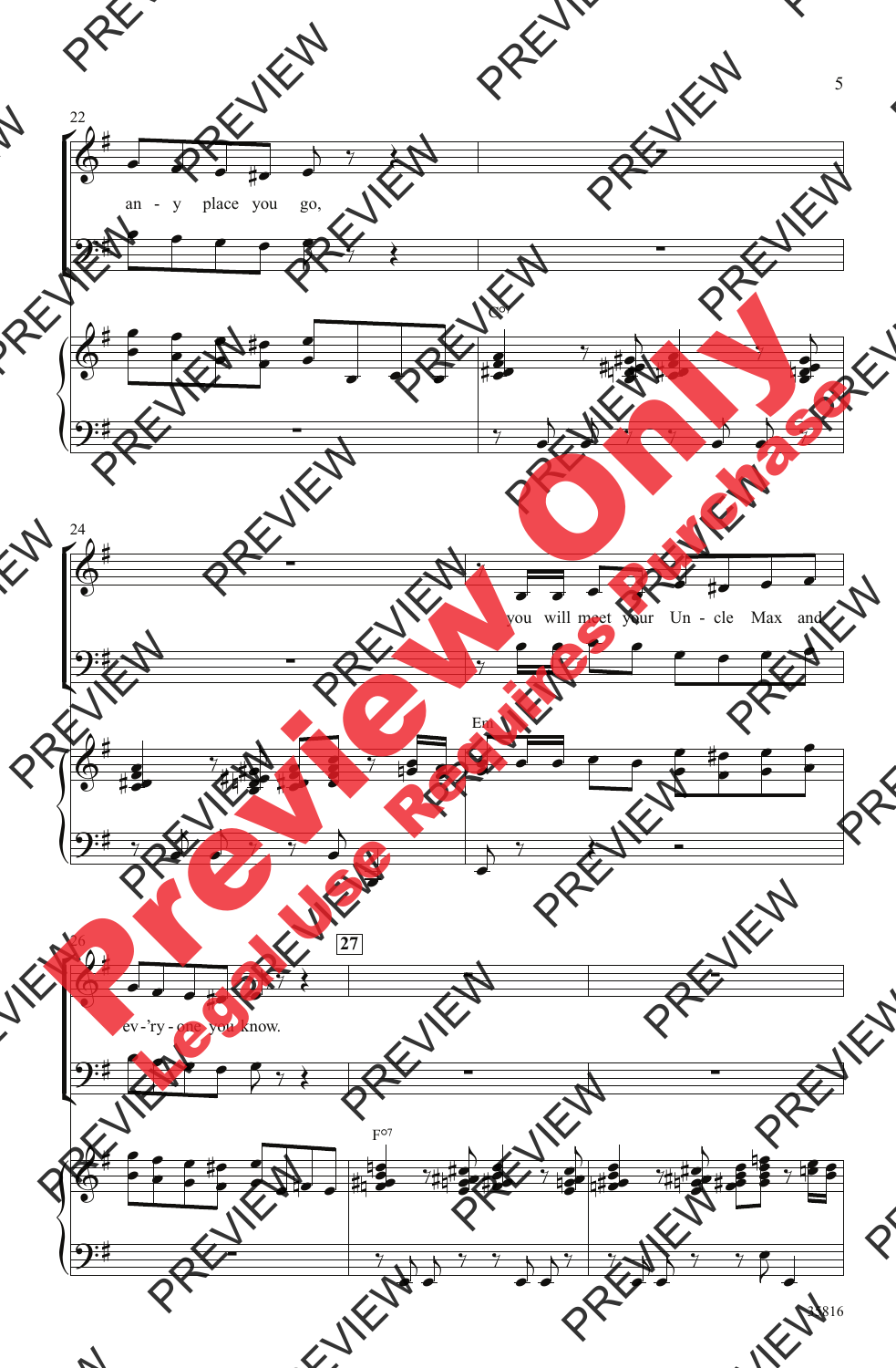

35816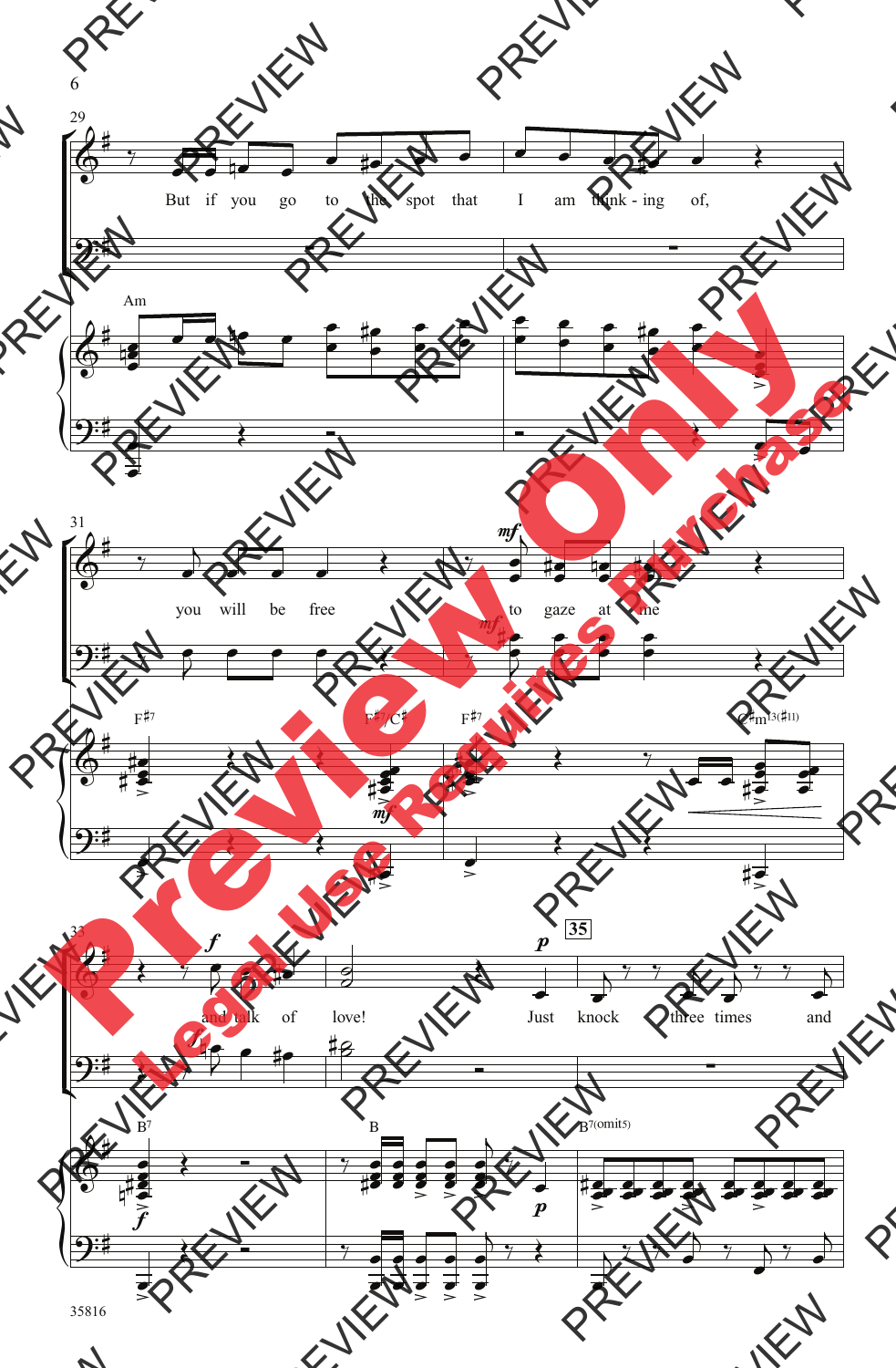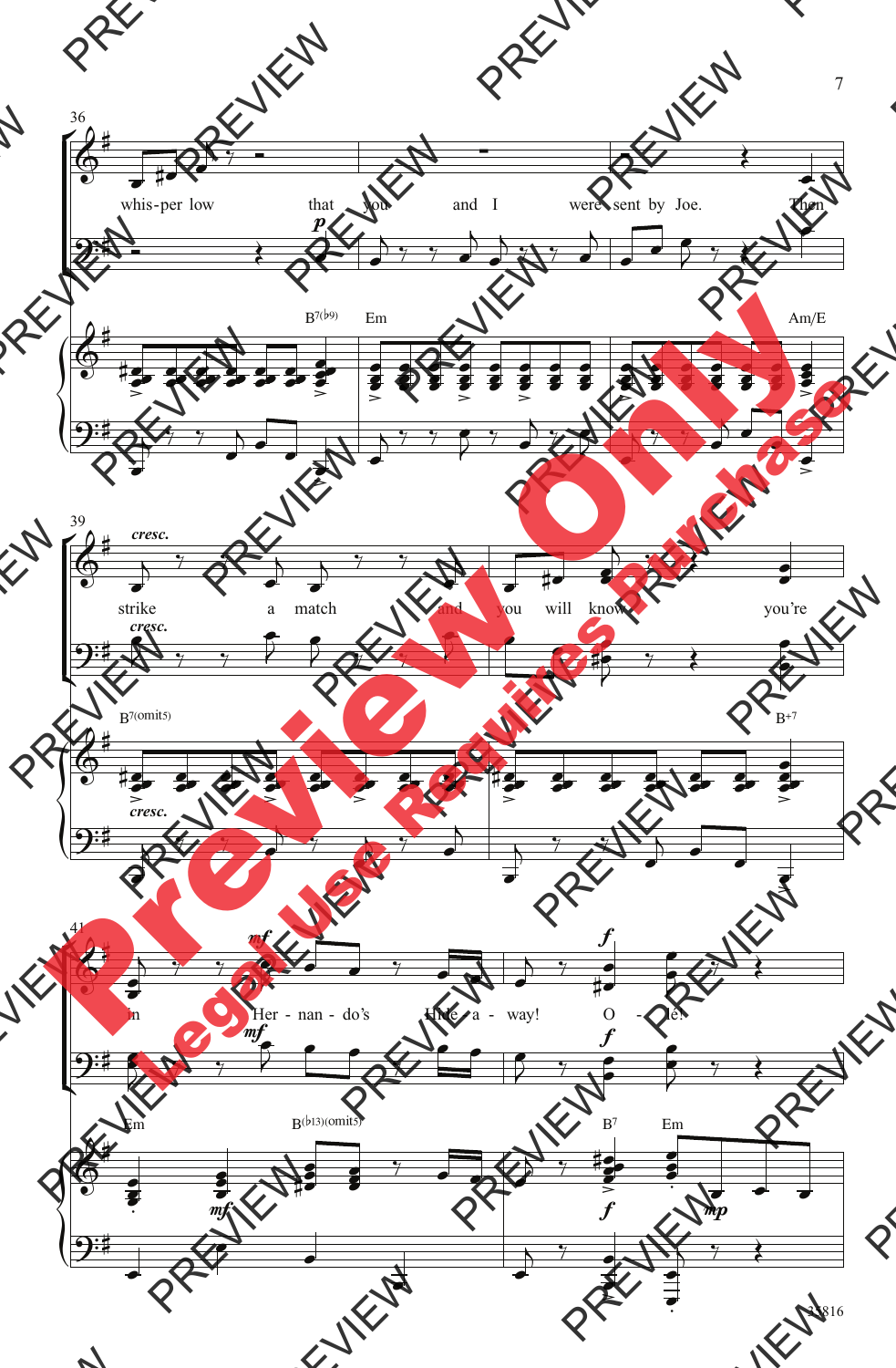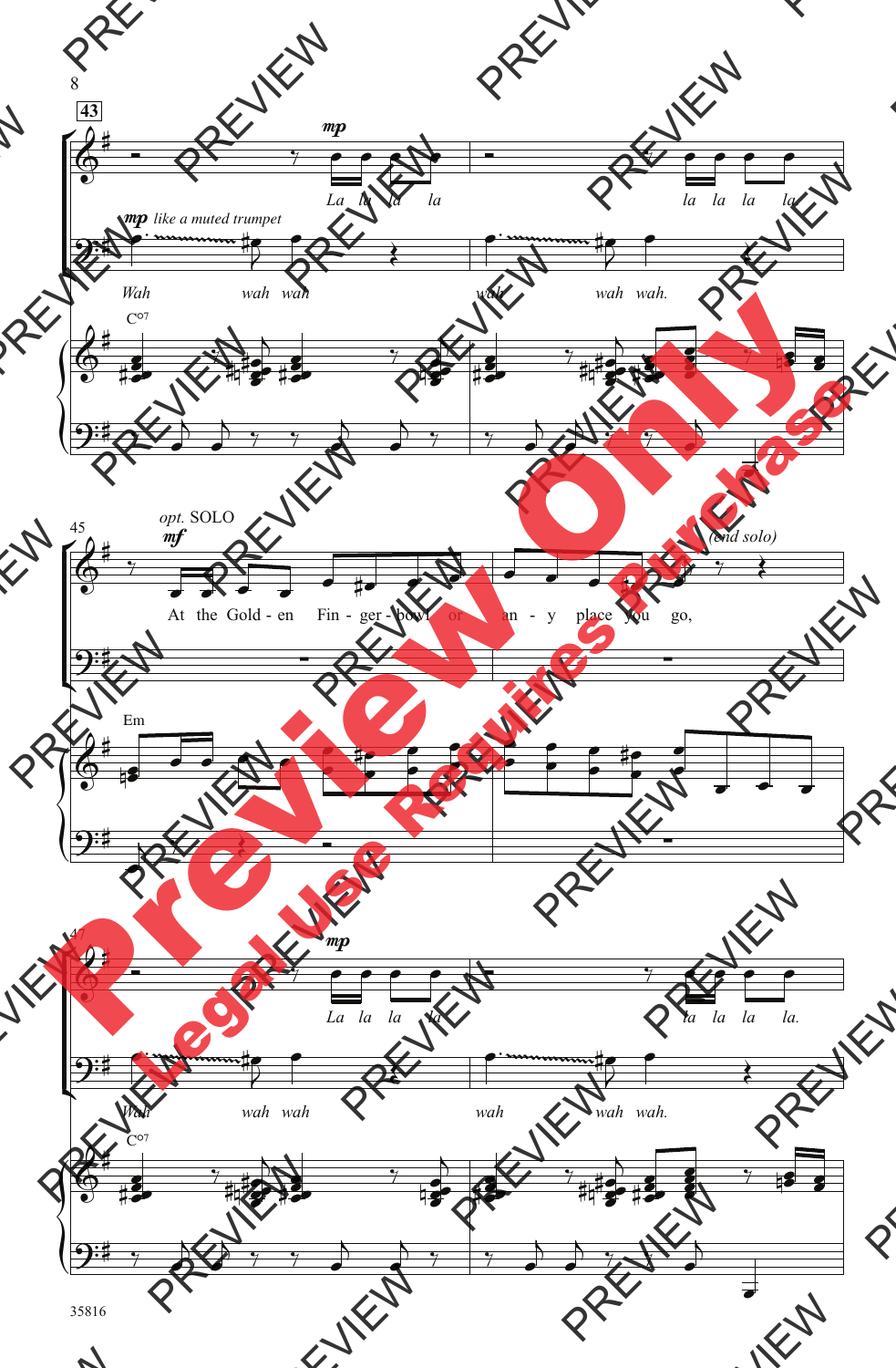

35816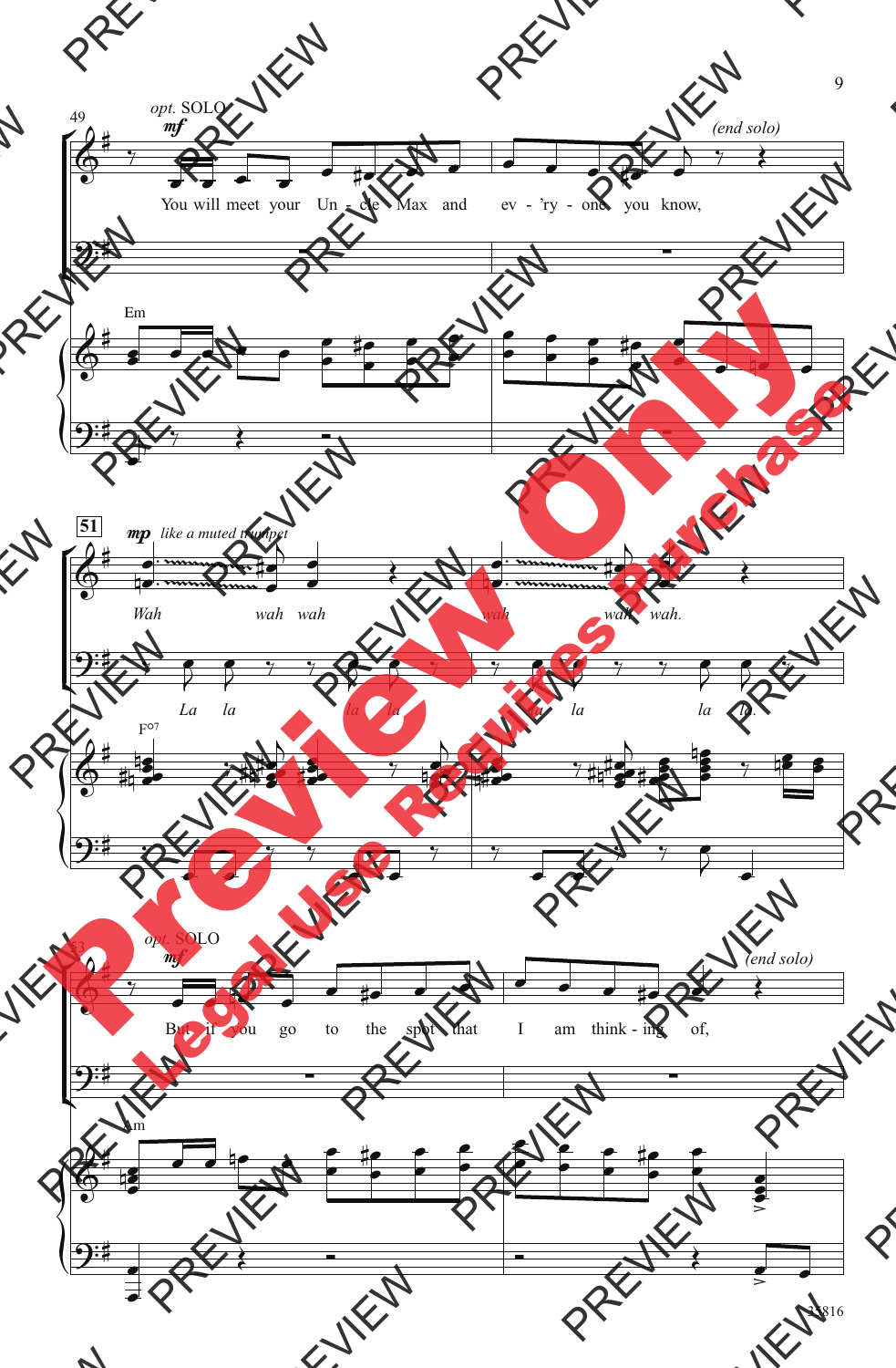